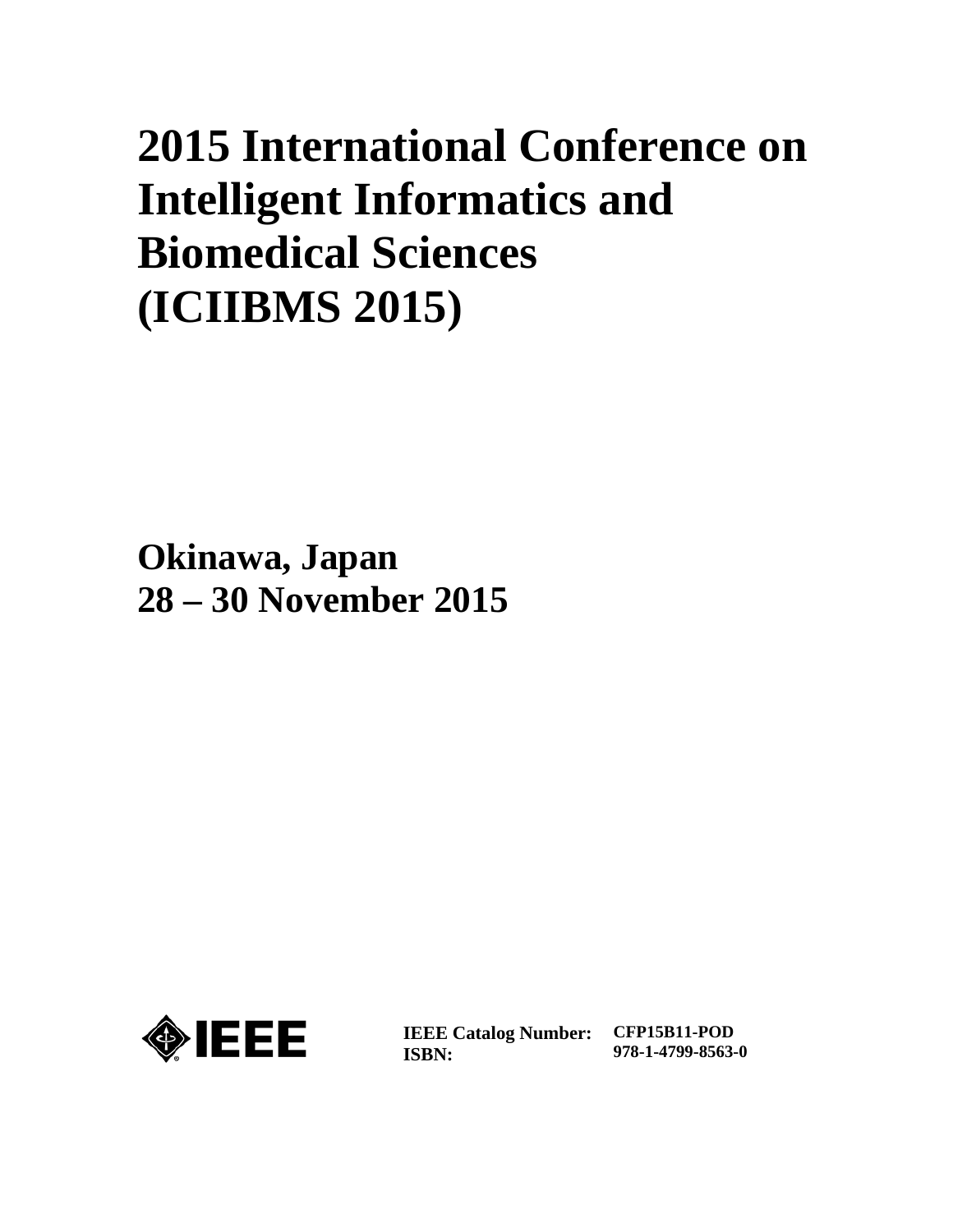## **Copyright © 2015 by the Institute of Electrical and Electronic Engineers, Inc All Rights Reserved**

*Copyright and Reprint Permissions*: Abstracting is permitted with credit to the source. Libraries are permitted to photocopy beyond the limit of U.S. copyright law for private use of patrons those articles in this volume that carry a code at the bottom of the first page, provided the per-copy fee indicated in the code is paid through Copyright Clearance Center, 222 Rosewood Drive, Danvers, MA 01923.

For other copying, reprint or republication permission, write to IEEE Copyrights Manager, IEEE Service Center, 445 Hoes Lane, Piscataway, NJ 08854. All rights reserved.

## *\*\*\*This publication is a representation of what appears in the IEEE Digital Libraries. Some format issues inherent in the e-media version may also appear in this print version.*

| <b>IEEE Catalog Number:</b> | CFP15B11-POD      |
|-----------------------------|-------------------|
| ISBN (Print-On-Demand):     | 978-1-4799-8563-0 |
| ISBN (Online):              | 978-1-4799-8562-3 |

## **Additional Copies of This Publication Are Available From:**

Curran Associates, Inc 57 Morehouse Lane Red Hook, NY 12571 USA Phone: (845) 758-0400 Fax: (845) 758-2633 E-mail: curran@proceedings.com Web: www.proceedings.com

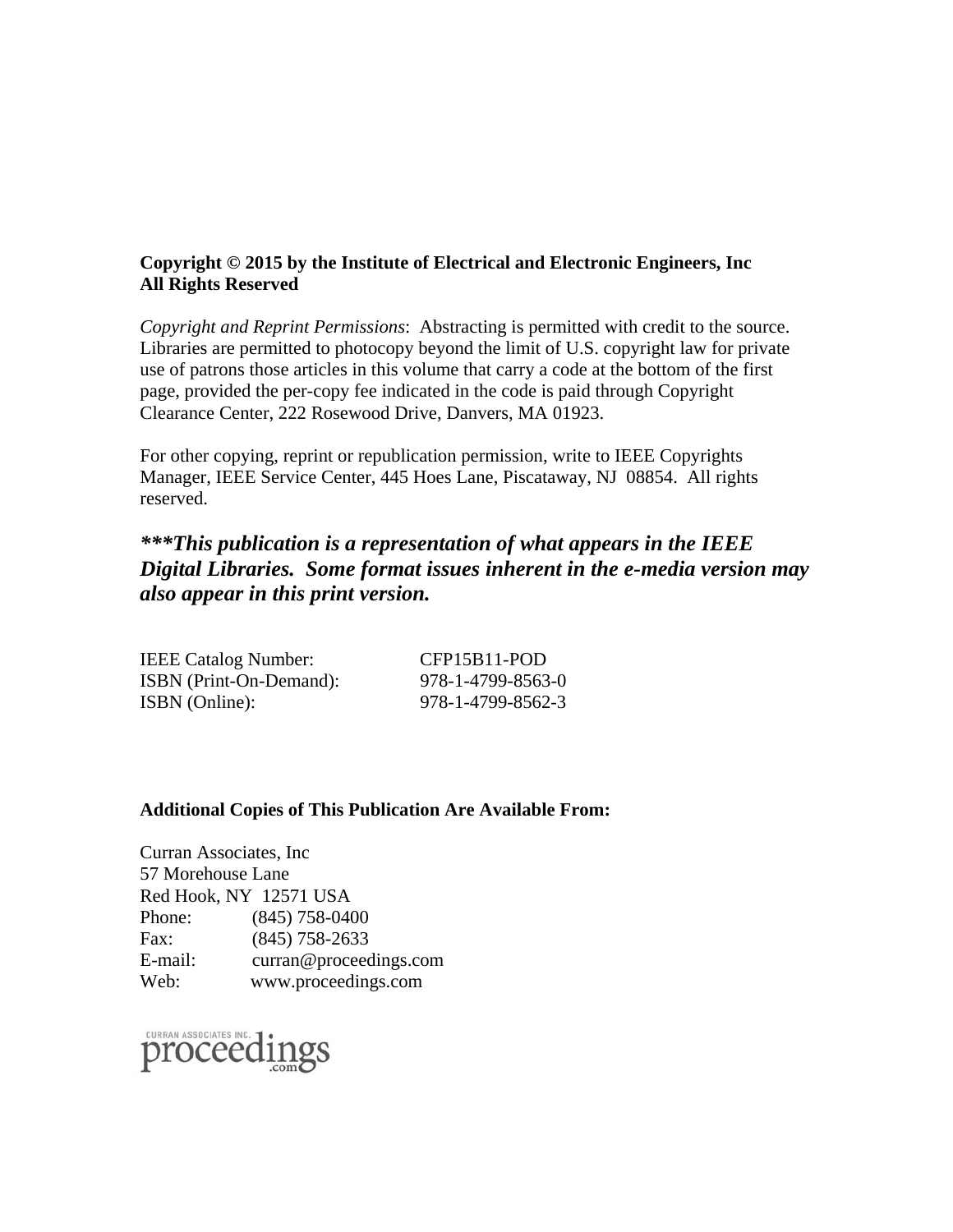Track1: Signal Processing, Computer Networks, and Telecommunication DAY 1: SATURDAY, NOVEMBER 28, 2015 Algorithms (Chair: Wnai Jaikla) [T1fp-209107] "ECG-based Biometric Authentication Using Multiscale Descriptors" Md. Khayrul Bashar (Yuji Ohta, and Hiroaki Yoshida), Japan....1 [T1fp-20883] "Edge Reconstruction of LED Probes Using Various Segmentation and the Averaging of Sub-pixels" Ying-Hao Liu (Chung-Yen Su, Li-An Yu, Nai-Kuei Chen), Taiwan....5 [T1fp-20992] "Optimization of Rotation-Invariant Feature Detection Method for Pedestrian Recognition" Toshiki Yahiro (Kousuke Matsushima), Japan....9 [T1fp-209102] "Idiom Networks for Short Constituent Sequences of Amino Acids" Yuki Kakazu (Morikazu Nakamura, Joji M. Otaki), Japan....15 Signal Processing I (Chair: Qingyuan Tian) [T1fp-20998] "Blind Components Processing A Novel Approach to Array Signal Processing - A Research Orientation" Mahdi Khosravy (M. R. Asharif, Faramarz Asharif, Ishwar K. Sethi), Macedonia....20 [T1fp-20999] "Stability and Performance Analysis of Passive and Active Stall Control of Small-Scaled Wind Turbine System by Phase Plane Method" Faramarz Asharif (M. Futami, S. Tamaki, T. Nagado, K. Asato), Japan....27 [T1fp-209113] "Automatically Pick Fiducial Markers in Electron Tomography Tilt Images" Qingyuan Tian (Lars-Göran Öfverstedt, Ulf Skoglund), Japan....33 [T1fp-209115] "Single VDDDA-based Voltage-Mode Multifunction Second Order Filter for Analog Signal Processing" Wnai Jaikla (Surapong Siripongdee), Thailand....39 DAY 2: SUNDAY NOVEMBER 29, 2015 Visual Pattern (Chair: Suriyon Tansuriyavong) [T1fp-20920] "Detection of Rice-Area Using Self-Organizing Feature Map" Shigeru Omatu, Japan....44 [T1fp-20993] "Method of Rut Detection Using a Lasers and In-vehicle Stereo Camera" Toshiki Kage (Kousuke Matsushima), Japan....48 [T1fp-209117] "A Threshold-based Algorithm of Fall Detection Using a Wearable Device with Tri-axial Accelerometer and Gyroscope" Han Wen Guo (Yu Shun Huang, Yi Ta Hsieh, Jen Chien Chien, Koichi Haraikawa, Jiann Shing Shieech), Taiwan....54 [T1fp-209119] "The Development of English Learning System by Using Real-Time Subtitle Recognition on Japanese Anime" Suriyon Tansuriyavong (Huann-Keng Chiang, Jian-Jie Hung) Japan....58 Computer Networks and Telecommunications (Chair: Md. Khayrul Bashar) [T1fp-20994] "The Analysis of Automated HTML5 Offline Services (AHOS)" Zulkifli Tahir (Shinya Kobayashi, Tsutomu Inamoto, Yoshinobu Higami), Japan....62 [T1fp-20996] "Enhancing User Authentication of Online Credit Card Payment using Face Image Comparison with MPEG7-Edge Histogram Descriptor" Gittipat Jetsiktat (S. Panthuwadeethorn, Suphakant Phimoltares), Thailand....67 [T1fp-20977] "Bio-inspired Approaches for Secret Data Sharing Techniques" Lidia Ogiela (Marek R. Ogiela), Poland....75 [T1fp-209106] "New Quadrature Sinusoidal Oscillator for Telecommunication System Using VDDDAs" Winai Jaikla (A. Chaichana, Peerawut Suwanjan, Sunti Tuntrakool), Thailand....79 DAY 3: MONDAY, NOVEMBER 30, 2015 Signal Processing II (Chair: Gittipat Jetsiktat) [T1fp-209111] "PCA and K-means Clustering for Classification of Epilepsy Risk Levels from EEG Signals - A Comparative Study Between Them" Sunil Kumar Prabhakar (Harikumar Rajaguru ), India....83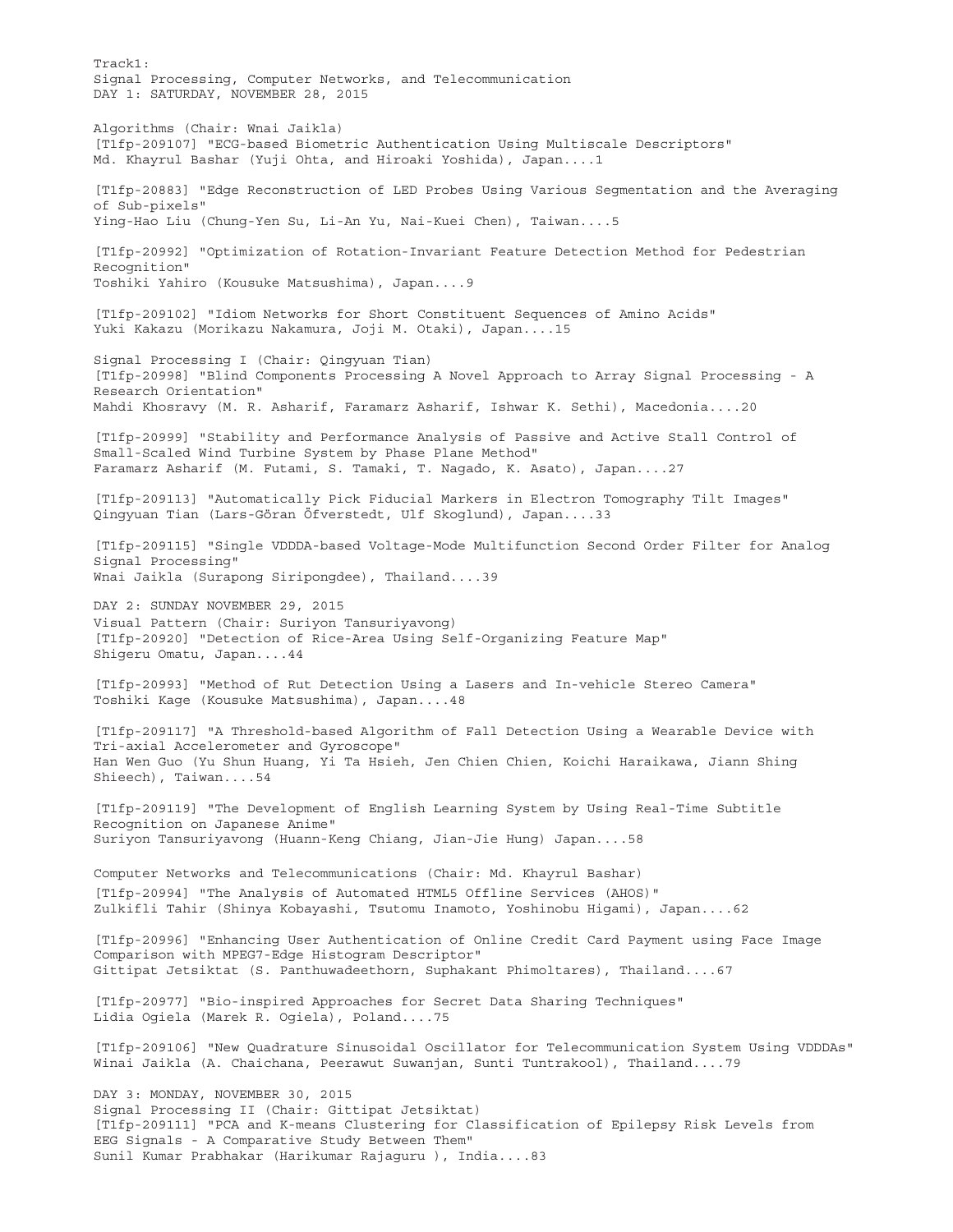[T1fp-209101] "A Novel Adaptive Topology Control in Mobile Ad Hoc Networks based on Connectivity Index" Kunagorn Kunavut, Thailand....87 [T1fp-20990] "Robust Global Based Spatial Correlation Optical Flow in Bidirectional Confidential Technique with Bilateral Filter" Darun Kesrarat (Vorapoj Patanavijit), Thailand....92 [T1A-209108] "Construction of Hydraulically Balanced Water Distribution Network" Ahmadullah Rasooli (Kang Dongshik), Japan....96 Track2: Artificial Intelligence, Robotics, and Human-Computer Interaction DAY 1: SATURDAY, NOVEMBER 28, 2015 Human-Computer Interaction (Chair: Kentaro Asato) [T2A-20938] "Study on Design of Quantum Fourier Transform Gate Emulator" Norihito Higa (Mitsunaga Kinjo), Japan....99 [T2A-20931] "3D Continuous Hand Movement Reconstruction from EEG and EMG recordings" Fernández-Vargas Jacobo (Chu Lee Yee, Kita Kahori, Wenwei Yu), Japan....101 [T2A-20924] "Daily CO2 Change in a Greenhouse Monitored by a Developed Environment Sensor Unit for Bitter Gourd" Maro Tamaki ( M. Hirata, N. Taniai, H. Inoue, T. Usui, H. Sunagawa, A. Kaiho, S. Tamaki, M. Tamaki, T. Akachi), Japan....109 [T2A-20960] "Evaluation of SiO2 Films for the Application to a Flexible Substrate" Kimihiro Imura (T. Okada, H. Tamashiro, T. Ashitomi, T. Noguchi), Japan....113 [T2fp-20925] "Microcontroller Based Orbital Motion shaker" Arshi Mohini, India....115 Artificial Intelligence I (Chair: Tetsuyuki Takahama) [T2fp-20948] "Learning Game Players by an Evolutionary Approach Using Pairwise Comparison without Prior Knowledge" Tetsuyuki Takahama (Setsuko Sakai), Japan....121 [T2fp-20927] "An Effective Model for Case-Based Maintenance in Cased-Based Reasoning Systems" Adtha lawanna, Thailand....129 [T2fp-20935] "New Crossover operators for real coded Genetic Algorithm (RCGA)" Mahdi Khosravy (Gurjot Singh, Neeraj Gupta), India....135 [T2fp-20918] "A multi-objective memetic optimization approach for green transportation scheduling" Zhaoxia Guo (Lingyuan Liu, Jing Yang), China....141 [T2fp-20952] "A new hierarchical clustering algorithm" Zahra Nazari (D. Kang , M. Reza Asharif, Yulwan Sung , Seiji Ogawa), Japan....148 [T2fp-20957] "A framework for classifying lexical semantic relationships" Amaal Saleh Hasan Al Hashimy ( Narayanan Kulathuramaiyer ), Oman....153 DAY 2: SUNDAY NOVEMBER 29, 2015 Robotics I (Chair: Naoji Shiroma) [T2fp-20920] "Determining Mobile Device Indoor and Outdoor Location in Various Environments - Estimation of User Context" Katsuyoshi Ozaki (Keisuke Yoshida, Minoru Ohyama, Shogo Matsuno), Japan....161 [T2fp-20922] "Development of Three-Dimensional Hot Bending and Direct Quench Using Robots" Kazuo Uematsu (Atsushi Tomizawa, Naoaki Shimada, Hiroshi Mori), Japan....165 [T2fp-20930] "A Vision-Based User Interface of a Mobile Robotic Arm for People with Severe Disabilities" Fei Goa (Hiroki Higa, Hideyuki Uehara, Takashi Soken), Japan....172 [T2-20784] "Homotopic Parts Configuration Management using the Cellular Data System" Toshio Kodama (Tosiyasu L. Kunii, Yoichi Seki), Japan....176 [T2fp-20950] "Bottom-up construction of state representation for humanoid robot based on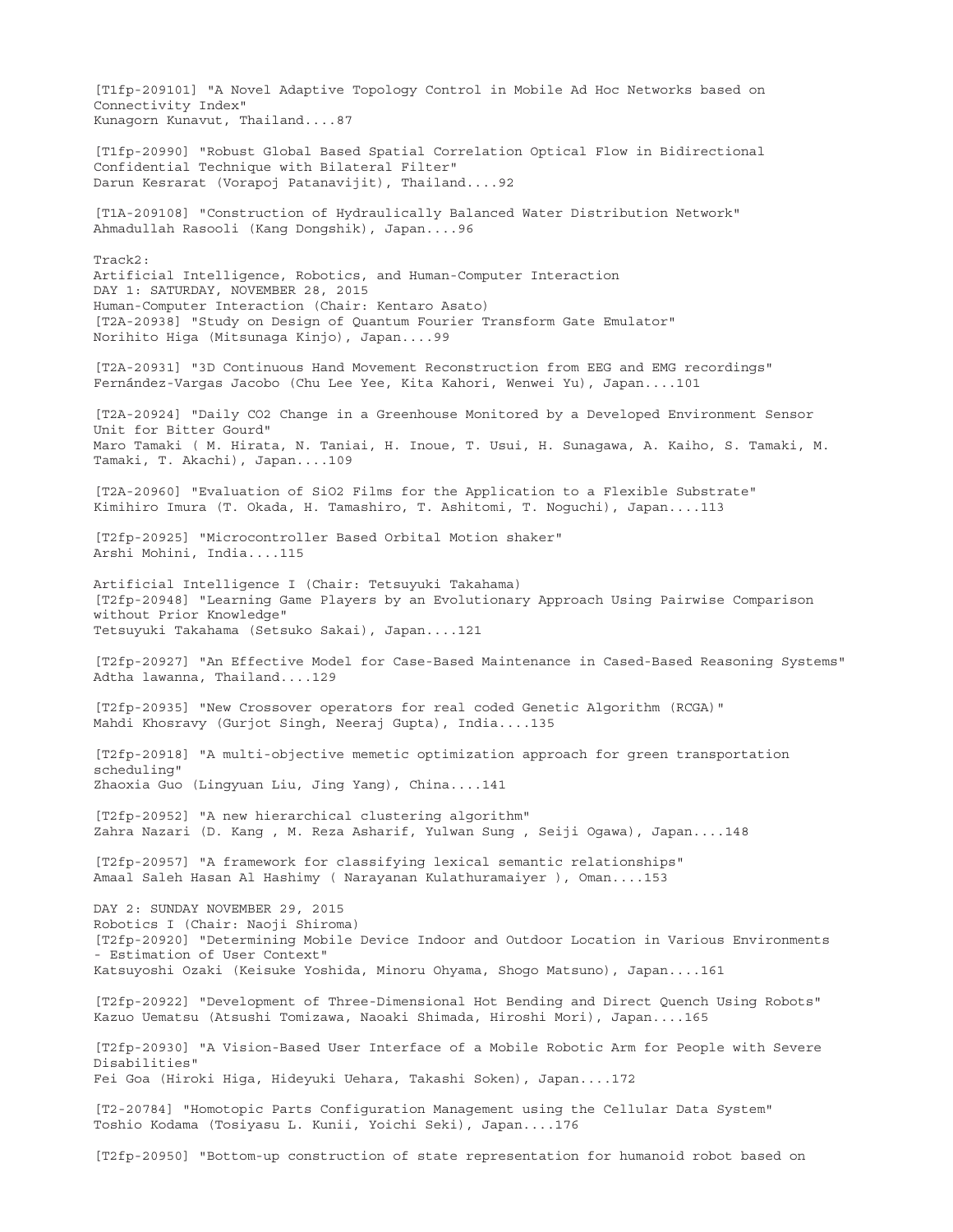behavior of image feature" So Watanabe (Yuichi Kobayashi), Japan....184 [T2A-20954] "Evacuation support system that control emotional level of crowd" Yosuke Tanaka (Kazuyuki Ito), Japan....190 Robotics II (Chair: Norimitsu Sakagami) [T2A-20961] "Observation Support System of an ROV for Underwater Archaeology" Norimitsu Sakagami (N. Sakagami, Fumiaki Takemura, Rintaro Ono, Chiaki Katagiri, Yumiko Nakanishi,Yuji Yamamoto), Japan....192 [T2fp-20942] "Design of An Intelligent Housekeeping Robot Based, on IOT" Shunzhou. Wang (Huailin Zhao, Xuyao Hao), China....197 [T2fp-20949] "Development of information collection system with omnidirectional images" Naoji Shiroma (Kenji Itou, Tomohiro Kai, Kousuke Inoue, Yasuhiro Fukuoka, Yoshikazu Mori), Japan....201 [T2fp-20936] "Novel Design of a Wheelchair with Stair Climbing Capabilities" Basilio Dobras Castillo (Yen-Fu Kuo, Jui-Jen Chou), Taiwan....208 [T2fp-20959] "The proposal and its evaluation of unified laundry folding method for robot arm" Tomoya Oshima (Takashi Yoshimi), Japan....216 DAY 3: MONDAY, NOVEMBER 30, 2015 Artificial Intelligent II (Chair: Kun-Yi Hsin) [T2A-20946] "Application of machine leaning approaches in drug target identification and network pharmacology" Kun-Yi Hsin (Hiroaki Kitano, Yukiko Matsuoka, Samik Ghosh), Japan....219 [T2-20822] "Density Based Support Vector Machine Classification for a Synchronous EEG Path Tracing Virtual Training Environment" Bruno Senzio-Savino (M. R. Alshari, C. E. Gutierrez, K. Yamashita, J. Noble), Japan....223 [T2-20733] "CBPNARM: An Algorithm for Spatial Association Rule Mining" Muhammad Shaheen, Pakistan....N/A [T2fp-20958] "Stage-game Payoff values alter the equilibria of Iterated Prisoner's Dilemma" Takuma Torii, Japan....233 [T2fp-20734] "An Algorithm for Outlier Detection in Clusters" Muhammad Shaheen (Ziaur Rehman, Abdullah), Pakistan....N/A [T2fp-20872] "A Novel Recognition System for Digits Writing in the Air using Coordinated Path Ordering" Chiang Wang (Chung-Yen Su, Chun-Lin Lin), Taiwan....244 Track3: Bioinformatics, Medical Imaging, and Neuroscience DAY 1: SATURDAY, NOVEMBER 28, 2015 Medical Imaging and Methodology I (Chair: Stefano Vassanelli) [T3fp-20937] "Multi-Layered, 3D Skin Phantoms of Human Skin in the Wavelength Range 650-850nm" Tobias Lueddemann (Franziska S. Goerlach, Nikolai Striffler, Tim C. Lueth), Germany....250 [T3fp-20929] "Impacts of Radio Frequency Interference on Human Brain Waves and Neuro-psychological changes" Yaqing He (SW Leung; Y L Diao; W N Sun; Y M Siu; Y C, Kong; Prasoon Sinha, K H Chan), China....257 [T3fp-20942] "Short-term Analysis of Heart Rate Variability for Emotion Recognition via a Wearable ECG Device" Han Wen Guo (Yu Shun Huang, Jen Chien Chien , Koichi Haraikawa, Jiann Shing Shieh), Taiwan....262 [T3fp-20948] "The Big Bang theory of intracranial aneurysm rupture: Gazing through the Computational fluid dynamics telescope" B. Jayanand Sudhir (Menon G, Kesavadas C, Reddy J B, Jayachandran T, Jha H K), India....N/A Algorithms (Chair: Kaoru Watanabe) [T3fp-20947] "New 2D Depth-Depth Matching Algorithm whose Translation and Rotation Freedoms are Separated" Kaoru Watanabe (M. Yagi, Atsuhiro Shintani, Shigeki Nankak et. al), Japan....271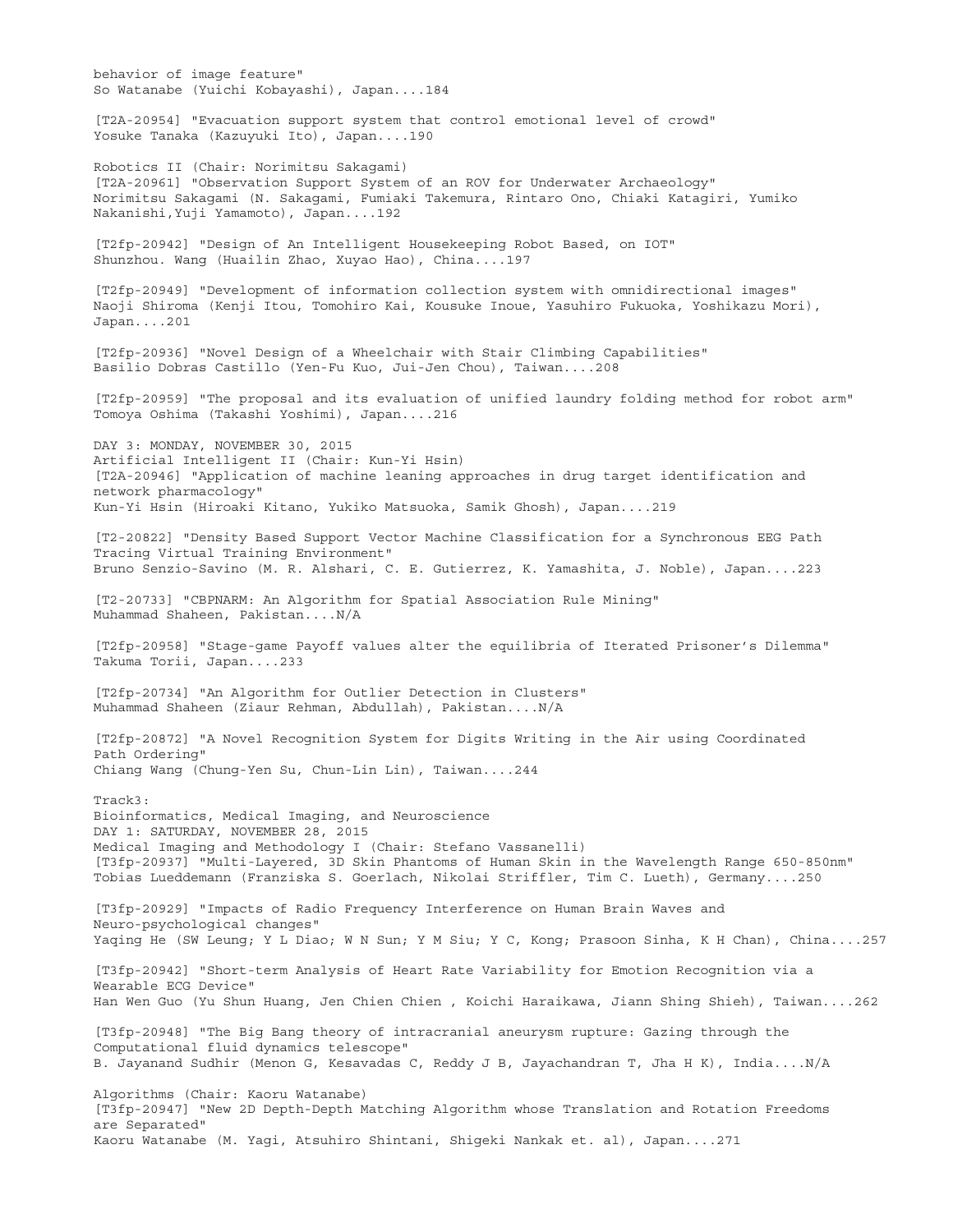[T3fp-20957] "Comparing PCA to information Gain as a Feature Selection Method for Influenza-A Classification" Nermeen Shaltout (M. Moustafa, Ahmed, Mohamed El Hefnawi), Egypt....279 [T3fp-20927] "Experimental Results of 2D Depth-Depth Matching Algorithm Based on Depth Camera Kinect v1" Hiroshi Noborio (Kaoru Watanabe, Masanori Kon, Kousuke Matsui et al), Japan....284 [T3A-20954] "Multiscale Entropy and Poincaré Plot-based Analysis of Pulse Rate Variability and Heart Rate Variability of ICU Patients" Rohit Y Parasnis (Akshay Pawar, M. Manivannan), India....290 DAY 2: SUNDAY NOVEMBER 29, 2015 Neuroscience (Chair: Bernd Kuhn) [T3A-20960] "Imaging local field potentials in the rat barrel cortex" Stefano Vassanelli (Claudia Cecchetto, Sven Schröder, Stefan Keil, et al), Italy....296 [T3fp-20953] "Processing of retinal signals in the Limulus brain" Kazuo Mori (T. Saito, and R. B. Barlow), USA and Japan....300 [T3A-20946] "A method for exploring input-output relations of neurons in awake mice" Chris Roome (Bernd Kuhn), Japan....308 [T3A-20955] "Self-Consistent Neuronal Population under Spike Inputs and Unbalanced Conditions" Carlos Enrique Gutierrez (Kenji Doya, Junichiro Yoshimoto), Japan....309 Medical Imaging and Methodology II (Chair: Tobias Lueddemann) [T3fp-20949] "The 3-D medical image recognition of right and left kidneys by deep GMDH-type neural network" Tadashi Kondo (Shoichiro Takao, Junji Ueno), Japan....313 [T3fp-20939] "Pattern Quantification from Human Skin Fibroblast Images" Bashar Md. Khayrul (Kei Hashimoto, Kanako, Mari Gotoh, Hiroshi Kori), Japan....321 [T3A-20952] "Affordable Immersive Virtual Reality based pre-surgical planning tool for Neurosurgery" Prasad A Natekar (Manivannan M, Natesan D, Devkumar D), India....N/A [T3fp-20945] "The Impact of Trait Anxiety under a Painful Stimulus on the Chaotic Synchronization of Respiration and Pulse Waves" Ryoko Takikawa (Taira Suzuki, Mayumi Oyama-higa, Y. Ishi), Japan....329 DAY 3: MONDAY, NOVEMBER 30, 2015 Medical Imaging and Methodology III (Chair: Nermeen Shaltout) [T3fp-20943] "Chaotic Synchronization of Respiration and Center of Gravity Sway" Ryoko Takikawa (Taira Suzuki, Mayumi Oyama-higa, Y. Ishi), Japan....336 [T3fp-20930] "4x4 High-Magnification Image Reconstruction Based on Hybrid of Multi-frame SR Approach and Image Super Resolve Algorithm" Vorapoj Patanavijit, Thailand....342 [T3fp-20958] "GMM Better than SRC for Classifying Epilepsy Risk Levels from EEG Signals" Sunil Kumar Prabhakar (Harikumar Rajaguru), India....347 [T3fp-20931] "An Alternative Single-Image Super Resolution Framework Employing High Frequency Prediction Using A Robust Huber Rational Function" Kornkamol Thakulsukanant (Vorapoj Patanavijit), Thailand....351 [T3fp-20944] "Chaotic Synchronization of Pulse Waves and Respiration" Ryoko Takikawa (Yasutomo Ishii, Taira Suzuki, Mayumi Oyama Higa), Japan....355 DAY 1: SATURDAY, NOVEMBER 28, 2015 Poster Session I [T1A-20991] "Compensation of image distortion on an arbitrary surface" Junhee Park (Wookyung Sun, Byungho Oh, Sejung Yang), Korea....361 [T1A-20995] "Dynamic virtual machines placement in a cloud environment by multi-objective programming approaches" Han-Ying Kao (Yu-Min Yang, Chia-Hui Huang), Taiwan....364 [T1A-20997] "An Effective Algorithm for Dynamic Pedometer Calculation"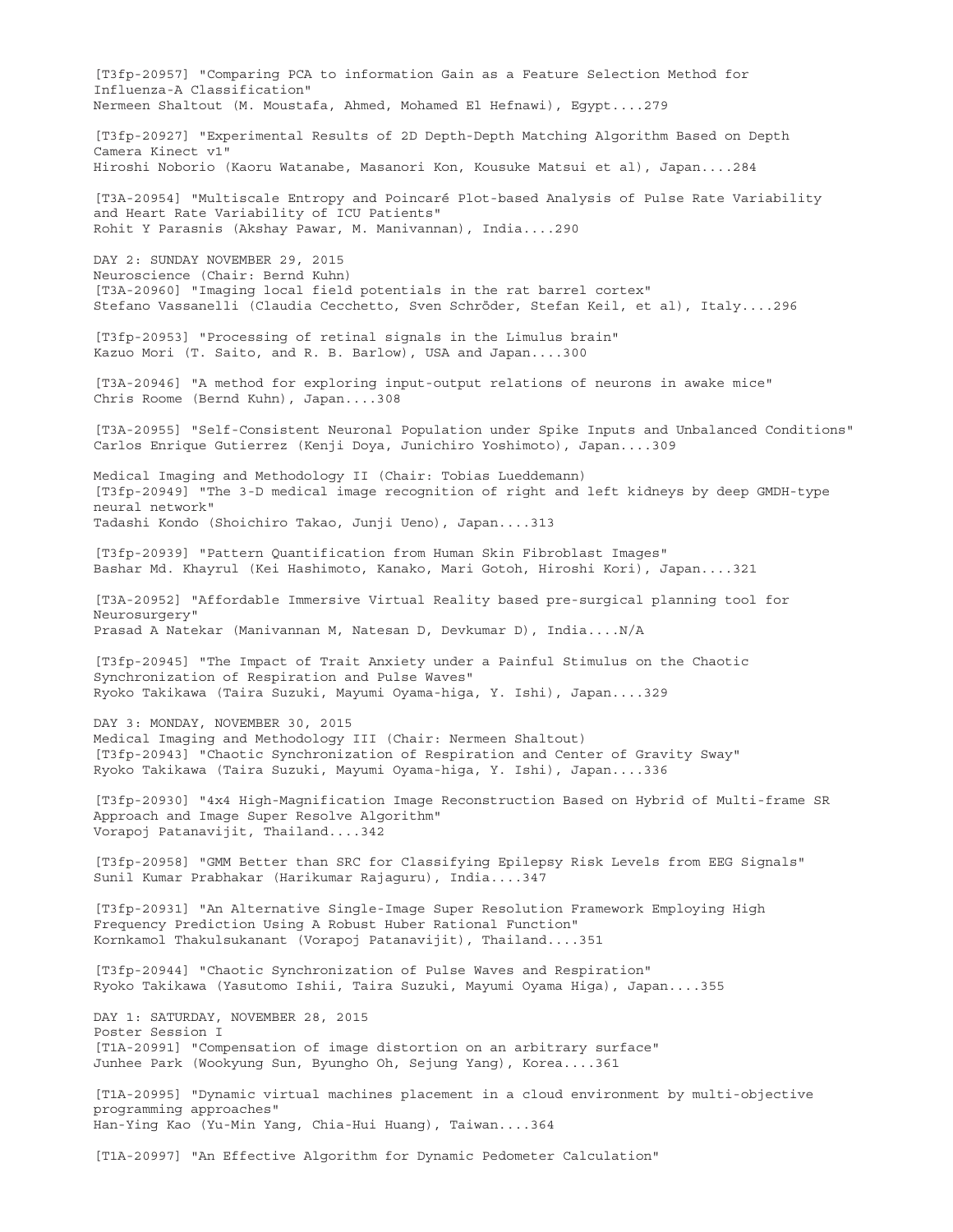Jen Chien Chien (K. Hirakawa, J.S. Shieh, H. W. Guo, Yita Hsieh), Taiwan....366 [T1A-209103] "Strategy Comparison in Particle Swarm Optimization on Many-Integrated-Cores Platforms" Yasuyuki Miyazato (Morikazu, Nakamura), Japan....369 [T1fp-209109] "An Approach to Secure Communication in Mobile Ad-Hoc Networks of Android Devices" Mohammed Aljohani (Tanweer Alam), Saudi Arabia....371 [T2ps-20921] "A Study of Deceleration Behavior for Cognitive Dysfunction Drivers on Public Road" Takahiro Yamamoto (M. Nakamura, Akira Urashima, Tomoji Toriyama), Japan....376 [T2A-20929] "Principal component analyses of the starting pitchers indexes in Nippon Professional baseball" Shokei Gushiken (Junpei Ikezaki, Ryota Miyata), Japan....378 [T2fp-20941] "The Application of a Driving Circuit Based on 1ED020I12-FTA in PMSM" Shunzhou Wang (Huailin. Zhao, Jihong. Zhu, Shanli. Jin), China....380 [T2ps-20923] "A Study on Automatic Evaluation Method of Pointing and Calling for Nurse Education" Tomoki Maekawa (Akira Urasima, M. Nakamura, J. Oshima, M. Nakagawa, Tadao Nomura, Tomoji Toriyama), Japan....383 [T2fp-20940] "Hardware Design of the PMSM Control System Based on DSP and CPLD" Huailin. Zhao (Xingpeng. Zhou, Jihong. Zhu), China....385 [T3ps-21731] "Discovering Recurrent Copy Number Aberrations in Complex Patterns via Non-Negative Sparse Singular Value Decomposition" Ao Li (Jianing Xi), China....N/A [T3ps-21732] "A heterogeneous network based method for identifying GBM-related genes by integrating multi-dimensional data" Minghui Wang (Chen Peng, Ao Li1), China....N/A [T3ps-20928] "Segmentation of wounds using gradient vector flow" Haneul Lee (Byung-Uk Lee, Junhee Park, Wookyoung Sun, Byungho Oh, Sejung Yang), Korea....390 [T3fp-20936] "Evaluation of Pattern based Point Clouds for Patient Registration - A Phantom Study" Tobias Lueddemann (Franziska S. Goerlach, Johannes Merkle, Tim C. Lueth), Germany....392 Poster Session II [T1fp-20976] "A New Method to Estimate Rotation Angle of a 3D Eye Model from Single Camera" Thananan Jantima (T. Jantima, T. Charoenpong, V. Mahasitthiwat, C. Chianrabupra), Thailand....398 [T1fp-209104] "Robust Keypoint Detection against Affine Transformation Using Moment Invariants on Intrinsic Mode Fun" Satoru Motomatsu (Kosuke Takenaka, Yoshimitsu Kuroki), Japan....403 [T2ps-20937] "Development of a Hall Element Displacement Sensor with Artificial Neural Network for Magnetic Levitation Control" Kentaro Asato (Tsutomu Nagado, Kanto Asato, Shiro Tamaki), Japan....408 [T2ps-20939] "Novel LMI-Based Stability Conditions for Interval Type-2 T-S Fuzzy Logic Control Systems" Gwo-Ruey Yu (Tzu-Fu Cheng), Taiwan....412 [T2A-20928] "Prediction of the box-office with publicly available information and web search volume" Masashi Okazaki (Ryuichiro Nagasaka, Ryota Miyata), Japan....418 [T2A-20953] "Maximizing the average reward in episodic reinforcement learning tasks" Chris Reinke (Eiji Uchibe, Kenji Doya), Japan....420 [T2fp-20943] "Design and Implementation of a Life Test System for the Train Driver Controller" Huailin Zhao (Bizhen Yuan, Jihong Zhu), China....422 [T2fp-20944] "Control and Communication of a Multi-motor System Based on LAN"